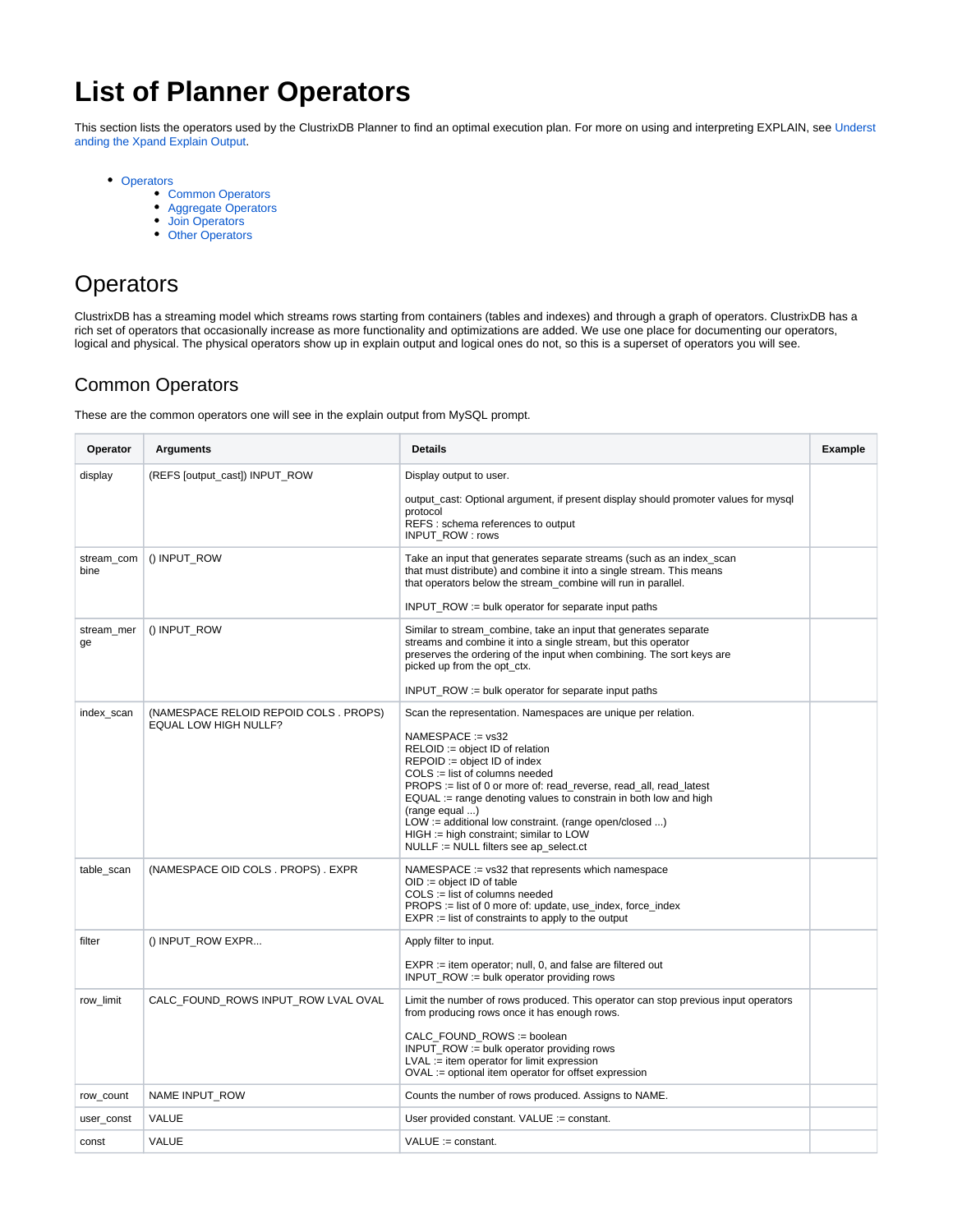<span id="page-1-0"></span>

| ref              | (NAMESPACE . NAME)                           | $NAMESPACE := vs32$ of the namespace<br>$NAME := string of the column name$                                                                                                                                                                                                                                |  |
|------------------|----------------------------------------------|------------------------------------------------------------------------------------------------------------------------------------------------------------------------------------------------------------------------------------------------------------------------------------------------------------|--|
| param            | (VALUE)                                      | VALUE := $u32$ denoting which prepared parameter it is                                                                                                                                                                                                                                                     |  |
| range            | MODE EXPR                                    | $MODE := closed$ , open, equal<br>$EXPR :=$ expression for each column in the range                                                                                                                                                                                                                        |  |
| force_prop       | PROP INPUT_ROW                               | Physical operator that forces a property on its input.<br>PROP is one of the following<br>(sort KEYS) := force sort over list of KEYS<br>(limit LIMVAL OFFVAL) := force limit                                                                                                                              |  |
| func             | OP EXPRS                                     | Function                                                                                                                                                                                                                                                                                                   |  |
|                  |                                              | $OP :=$ symbol of the operator<br>$EXPRS := 1$ or more item operators                                                                                                                                                                                                                                      |  |
| mtable sca<br>n  | (NAMESPACE SET? NELEMS . TYPES) MTABLE       | Scan a memory table as if it were a real table.                                                                                                                                                                                                                                                            |  |
|                  |                                              | $NAMESPACE := valuespace$ where the columns appear<br>$SET? :=$ whether this is an ordered set, or just a bag of blobs<br>NELEMS := The number of elements in the mtable<br>$TYPES :=$ oidvs for types of the columns<br>$MTABLE := item operator that provides the mutable blob$                          |  |
| mtable_buil<br>d | (COLS) . EXPRS                               | Build a memory table. IN sets are sometimes converted to memory tables.                                                                                                                                                                                                                                    |  |
|                  |                                              | $COLS :=$ list of column names to use (in the 0 namespace)<br>$EXPRS := list of (tuple () (param) (param)  )$<br>Denotes psuedo-mtable that should be built from previous constants.                                                                                                                       |  |
| mtable_find      | (NAMESPACE . TYPES) INPUT MTABLE EQUAL       | Find a value in Memory table.                                                                                                                                                                                                                                                                              |  |
|                  |                                              | NAMESPACE := valuespace where the columns appear<br>$TYPES :=$ oidvs for types of the columns<br>$INPUT := bulk input$<br>$MTABLE :=$ item operator that provides the mtable blob<br>$EQUAL := \text{range denoting values to constrain in both low and high.}$<br>(range equal )                          |  |
| table_lock       | (RELOID LOCK) EXPR                           | Grabs one or more table locks for the duration of the subexpression.                                                                                                                                                                                                                                       |  |
|                  |                                              | $RELOID :=$ oid of table to lock<br>$LOCK := Lock$ symbol<br>$EXPR := row$ generator that is passed through                                                                                                                                                                                                |  |
| table_locks      | NUMLOCKS EXPR                                | Placeholder for properly costing table locks.                                                                                                                                                                                                                                                              |  |
|                  |                                              | NUMLOCKS := $vs32$ of the number of table locks to grab<br>$EXPR := row generator$                                                                                                                                                                                                                         |  |
| pk_lock          | (NAMESPACE OID COLS LOCK) INPUT . PKREFS     | Used to take fine grained locks                                                                                                                                                                                                                                                                            |  |
|                  |                                              | $NAMESPACE := vs32$<br>$OID := object ID of table$<br>$COLS := columns to bind$<br>$LOCK := Row lock symbol$<br>$INPUT := bulk operator$<br>PKREFS := list of refs indicating primary key values to lock                                                                                                   |  |
| pk_lookup        | (NAMESPACE RELOID REPOID COLS. PROPS)        | Used to lookup which fine grained lock to take.                                                                                                                                                                                                                                                            |  |
|                  | <b>INPUT PKSARGE</b>                         | NAMESPACE := vs32<br>$RELOID := object ID of relation$<br>REPOID := object ID of index<br>$COLS := columns to bind/rebind$<br>$INPUT := bulk operator$<br>PKSARGE := range denoting exact sarge on baserep                                                                                                 |  |
| table_write      | (OID REFS. PROPS) INPUT_ROW                  | $OID := object ID of table$<br>REFS := schema references containing values to use for each column<br>PROPS := list of 0 or more of: ignore, replace, impdflt,<br>serialize, multirow, lock_dst_x, lock_dst_s<br>INPUT $ROW := bulk operator that produces rows$<br>columns are taken from input row schema |  |
| table_delete     | (OID REFS) INPUT_ROW                         | $OID := object ID of table$<br>REFS := schema references containing values to use for each column<br>INPUT_ROW := bulk operator that produces rows<br>columns are taken from input row schema                                                                                                              |  |
| table_updat<br>е | (OID OLD_REFS NEW_REFS . PROPS)<br>INPUT_ROW | $OID := object ID of table$<br>OLD_REFS := schema references representing old column values<br>NEW_REFS := schema references representing column values<br>$PROPS :=$ list of 0 or more of: ignore, serialize<br>INPUT_ROW := bulk operator that produces rows with old/new column values                  |  |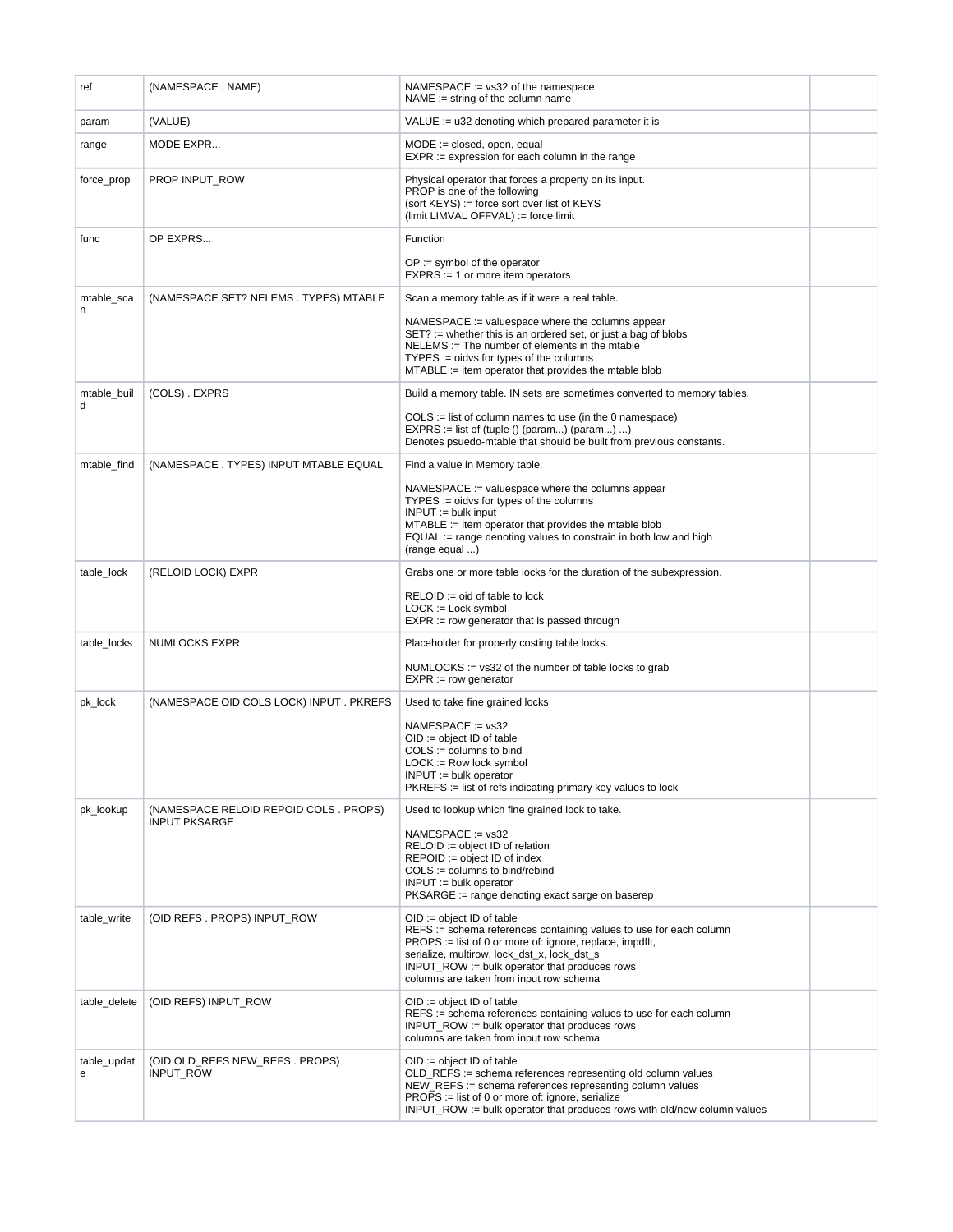# Aggregate Operators

Aggregate Operators perform GROUP BY and DISTINCT operations.

| Operator                   | <b>Arguments</b>                         | <b>Details</b>                                                                                                                                                                                                                        | Example |
|----------------------------|------------------------------------------|---------------------------------------------------------------------------------------------------------------------------------------------------------------------------------------------------------------------------------------|---------|
| aggregate                  | (KEY AGG_EXPR ONEOF)<br><b>INPUT ROW</b> | Logical operator, implemented as one of the physical aggregates                                                                                                                                                                       |         |
| hash aggregate             | (KEY AGG EXPR ONEOF)<br><b>INPUT ROW</b> | use a sigma, produces unsorted output                                                                                                                                                                                                 |         |
| sigma_aggregate            | (KEY AGG EXPR ONEOF)<br><b>INPUT ROW</b> | use a sigma, produces output sorted on KEY                                                                                                                                                                                            |         |
| stream_aggregate           | (KEY AGG_EXPR ONEOF)<br><b>INPUT ROW</b> | non-blocking, maintains incoming sort order (if any)                                                                                                                                                                                  |         |
| dist_stream_aggregate      | (KEY AGG_EXPR ONEOF)<br><b>INPUT ROW</b> | stream_aggregate that occurs on multiple nodes (partitioned input)                                                                                                                                                                    |         |
| hash_aggregate_parti<br>al | (KEY AGG_EXPR ONEOF)<br><b>INPUT ROW</b> | hash_aggregate that occurs on multiple nodes                                                                                                                                                                                          |         |
| hash aggregate com<br>bine | (KEY AGG EXPR ONEOF)<br>INPUT_ROW        | hash aggregate that consumes results from partial                                                                                                                                                                                     |         |
| distinct                   | <b>KEYS INPUT ROW</b>                    | Logical distinct operator, implemented as one of physical distinct operators.                                                                                                                                                         |         |
| sigma distinct             | <b>KEYS INPUT ROW</b>                    | produces output having only one row per distinct set of values for KEYS.                                                                                                                                                              |         |
| sigma_distinct_combine     | KEYS INPUT ROW                           | does a sigma distinct on results from sigma_distinct_partial.                                                                                                                                                                         |         |
| sigma_distinct_partial     | <b>KEYS INPUT ROW</b>                    | sigma distinct that occurs on multiple nodes                                                                                                                                                                                          |         |
| sort                       | (KEY) INPUT ROW                          | Logical sort operator. Force an ordering on the input.<br>$KEY := list of (STYPE REF)$<br>if STYPE := sort type (ASC, DSC, IFNULL)<br>$REF :=$ schema reference<br>else STYPE:= sort type GROUP<br>$REF :=$ list of schema references |         |
| sigma sort                 | () INPUT ROW [LIMIT]                     | Force an ordering on the input using a sigma. Context has sort keys so don't show up in<br>input always.                                                                                                                              |         |

| <b>Notation</b>  | <b>Explanation</b>                                                                         |
|------------------|--------------------------------------------------------------------------------------------|
| schema reference | (NAMESPACE . NAME)                                                                         |
|                  | NAMESPACE: $vs32$ that represents which namespace (AUTOGEN = 0)                            |
|                  | NAME:string of the column name                                                             |
| <b>KEY</b>       | List of schema references to use as keys we are grouping by                                |
| KEYS             | keys to distinct by                                                                        |
| AGG EXPR         | List of (NAME FUNC DISTINCT REF)                                                           |
| <b>NAMF</b>      | For aggregates, this means new schema name for this value in the AUTOGEN $(= 0)$ namespace |
| <b>FUNC</b>      | Aggregate function as a symbol (sum, max, min, count)                                      |
| <b>DISTINCT</b>  | Does this aggregate function operate on distinct input?                                    |
| <b>REF</b>       | Schema reference                                                                           |
| <b>ONEOF</b>     | List of schema references to pass for aggregate one of                                     |
| <b>INPUT ROW</b> | Bulk operator providing rows                                                               |
| LIMIT            | (optional) item operator representing max # rows                                           |

## <span id="page-2-0"></span>Join Operators

Join operators perform a left of nested loop join. Since joins are distributed, hash\_join etc. don't fit in with the streaming model of ClustrixDB.

| Operator | <b>__</b><br>Format | <b>Details</b> | ∠xample |
|----------|---------------------|----------------|---------|
|----------|---------------------|----------------|---------|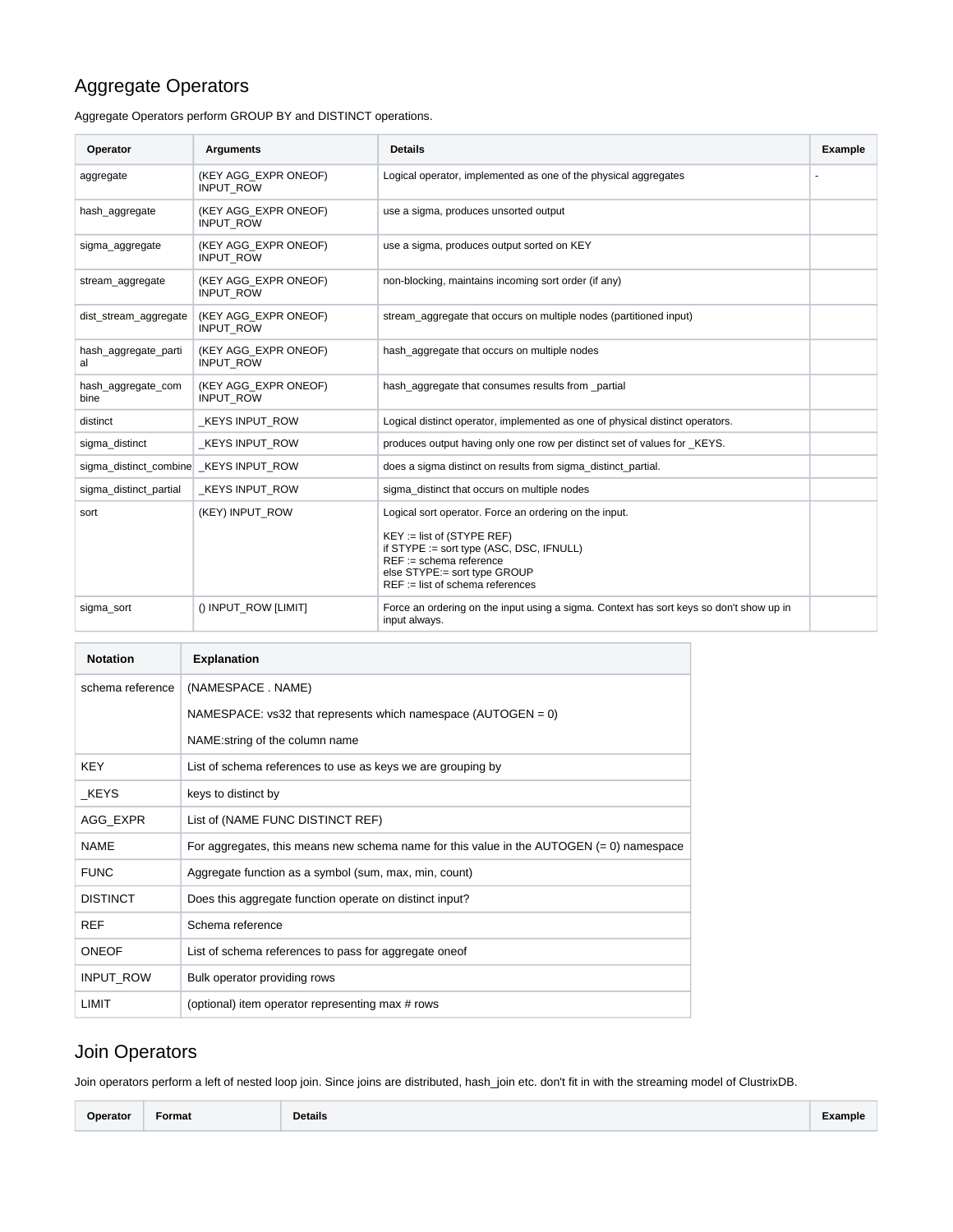| inner_join         | STRAIGHT? INPUT1<br>INPUT2 . EXPR       | Logical operator, implemented as a physical joins                                                                                                 |  |
|--------------------|-----------------------------------------|---------------------------------------------------------------------------------------------------------------------------------------------------|--|
| nljoin             | ONE TO ONE INPUT1<br>INPUT2             | Nested-loop join. Each row of INPUT1 is read and forwarded to correct next place for INPUT2                                                       |  |
| nljoin_par         | ONE TO ONE INPUT1<br>INPUT <sub>2</sub> | Same as nlioin, differs in certain parallelization properties, primarily exists to make mechanics of optimizer<br>work.                           |  |
| left_join          | STRAIGHT? INPUT1<br>INPUT2. EXPR        | STRAIGHT is always true, so INPUT1 is read before input 2. Also if there is no matching row<br>in INPUT2, NULL value is substituted.              |  |
| left_semi_jo<br>ın | (PROBEREF) INPUT1<br>INPUT2. EXPR       | Perform a left semi-join between INPUT1 and INPUT2, returning any rows from the left side for which the right<br>side returns 1 or more           |  |
| item_join          | JTYPE INPUT_ROW<br>IT EXPR              | item_join is a placeholder for subquery expressions where item operators contain bulk operators. IT_EXPR is<br>item operator.                     |  |
| msjoin             | ONE TO ONE INPUT1<br>INPUT2             | Merge sort nested-loop join. This is similar to nljoin, but is able to preserve sort order.                                                       |  |
| outer              | $()$ INPUT1                             | Right half of a left outer join.                                                                                                                  |  |
| outer fwd          | () INPUT1 [INPUT2]                      | Right half of a left outer join.                                                                                                                  |  |
|                    |                                         | This form of outer performs the outer calculation on a single node, which makes it much more efficient, but can<br>only be applied in some cases. |  |
|                    |                                         | The optional INPUT2 bulk operator does not affect cardinality.                                                                                    |  |
| dual               | $\left( \right)$                        | Generate a single row.                                                                                                                            |  |
|                    |                                         |                                                                                                                                                   |  |

| <b>Notation</b>    | <b>Explanation</b>                                                                         |
|--------------------|--------------------------------------------------------------------------------------------|
| <b>STRAIGHT</b>    | force reading the left relation before the right                                           |
| INPUT <sub>1</sub> | bulk operator for the left side                                                            |
| INPUT <sub>2</sub> | bulk operator for the right side                                                           |
| <b>FXPR</b>        | 0 or more item operators representing join constraints                                     |
| <b>PROBEREF</b>    | optional ref indicating whether the semi-join succeeded                                    |
| ONE TO ONE         | whether INPUT2 only has a cardinality of 1 or not                                          |
| <b>JTYPE</b>       | is oneof<br>(inner) - attach via inner join<br>(semi PROBEREF) - attach via left semi join |

## <span id="page-3-0"></span>Other Operators

These are the remaining operators, some are logical and some physical.

| Operator         | Format               | <b>Details</b>                                                                                       | Example |
|------------------|----------------------|------------------------------------------------------------------------------------------------------|---------|
| qenoid           | NAME INPUT ROW       | Create a unique id.                                                                                  |         |
|                  |                      | NAME := name to assign a new oid<br>INPUT $ROW := bulk operator$ , one oid is generated for each row |         |
| lock choice      | NUMLOCKS INPUT       | Enforces either all row locks or all table locks for all reads in<br>INPUT.                          |         |
|                  |                      | $NUMLOCKS := vs32$ of the number of locks to grab<br>$INPUT := bulk operator for the rows to lock$   |         |
| any              | () BULK EXPR EXPR    | BULK $EXPR := rows$ to look through<br>$EXPR := test$ to apply for matches                           |         |
| check scalar     | () INPUT ROW         | Errors out if input contains more than 1 row.                                                        |         |
| check_scalar_exp | <b>REF INPUT ROW</b> | INPUT_ROW := bulk operator providing rows<br>$REF := reference$ to return                            |         |